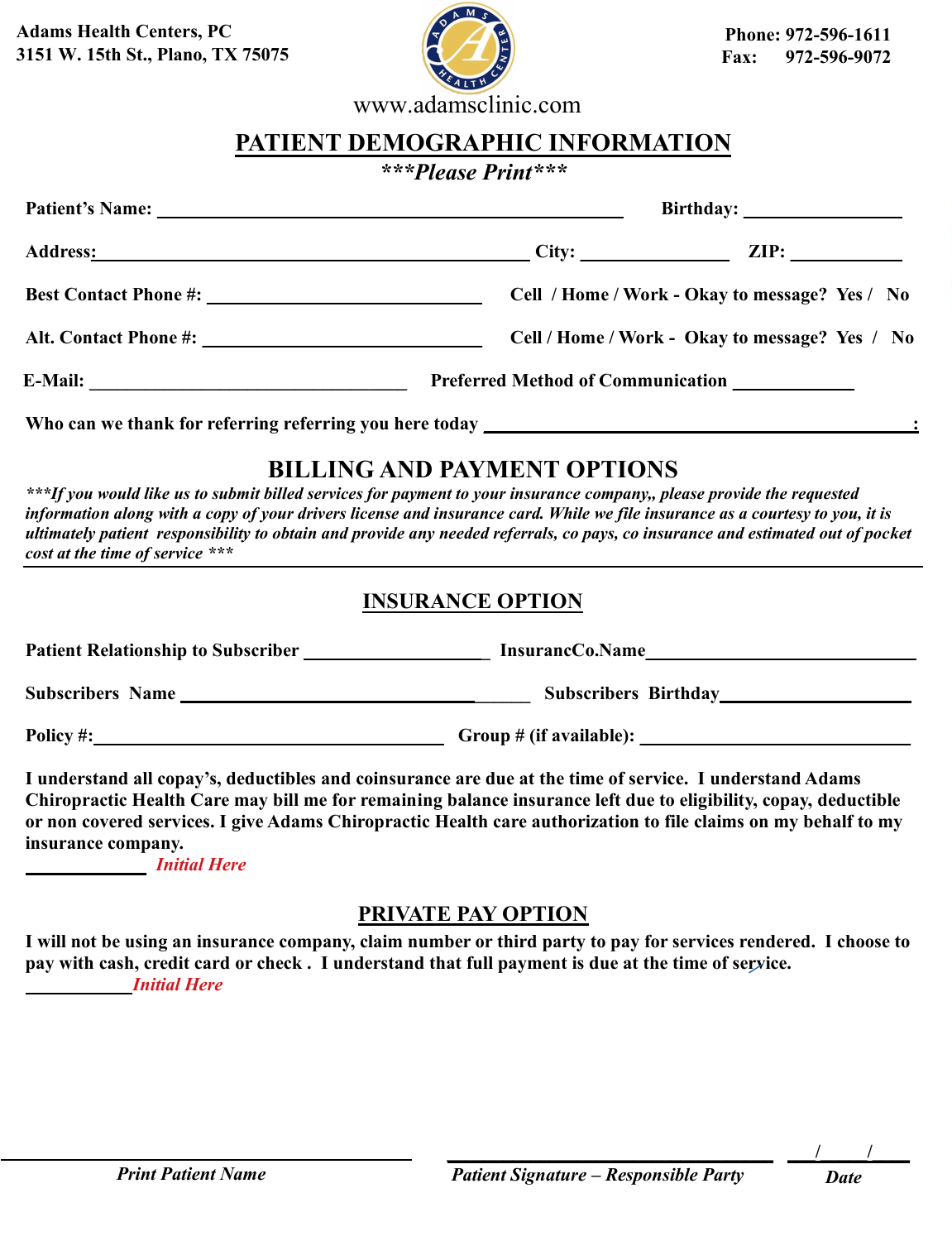### Adams Health Centers, PC





www.adamsclinic.com



| What caused the problem or symptoms to occur?         |                                   |            |                        |                        |  |
|-------------------------------------------------------|-----------------------------------|------------|------------------------|------------------------|--|
| When did the problem or symptoms begin?               |                                   |            |                        |                        |  |
| Have you seen another doctor for this problem?        |                                   |            | $\Box$ No. If yes, who |                        |  |
| What tests/procedures have been performed?            | $\Box$ X-rav                      | $\Box$ MRI | $\Box$ Surgery         | $\Box$ Hospitalization |  |
| Have you had this problem or symptoms in the past?    | $\Box$ No. If yes, explain $\Box$ |            |                        |                        |  |
| Have you tried any other treatments for this problem? | $\Box$ No. If yes, explain $\Box$ |            |                        |                        |  |
| Is the problem or symptoms getting worse?             | $\Box$ No. If yes, explain        |            |                        |                        |  |

### $\overline{M}$  all of the items that apply to you now  $\underline{AND}$  in the past:

- ☐ Arthritis / Gout ☐ Eye Pain-Strain ☐ Jaw Pain ☐ Gall Stones ☐ Anemia □ Shortness of Breath □ Shoulder/Elbow Pain ☐ Abdominal Pain ☐ Skin Problems
- ☐ Depression/Anxiety ☐ Dizziness ☐ Bleeding Gums □ Swallowing Difficulty ☐ Hypertension ☐ Irregular Heart Beat ☐ Wrist or Hand Pain ☐ Diabetes ☐ Broken Bones
- ☐ Pregnancy ☐ Seizures ☐ Neck Pain / Spasms ☐ Thyroid Problems ☐ Stroke ☐ HIV / AIDS ☐ Low Back Pain □ Groin or Rectal Pain ☐ Digestive Problems

#### ☐ Seasonal Allergies ☐ Ringing in Ears □ Chronic Fatigue □ Chest Pain ☐ Kidney Stones □ Asthma / Bronchitis ☐ Hip/Knee/Leg Pain ☐ Female Disorders ☐ Nausea - Vomiting

☐ Headaches ☐ Blurred Vision ☐ Heart Disease ☐ Chest Congestion ☐ Pancreatitis ☐ Mid-Back Pain □ Foot or Ankle Pain ☐ Urinary Problems ☐ Irregular Bowels

| <b>PATIENT &amp; FAMILY HISTORY</b>                                                                                                                                                                                                                                                                                                                                                                                                    |                |            |                                                                                                                                                                                                                                                                                                                              |  |                                                                                                                      |                                                                                                                                                                                                                                |                                                                                                                                                                                                                                                                                                               |
|----------------------------------------------------------------------------------------------------------------------------------------------------------------------------------------------------------------------------------------------------------------------------------------------------------------------------------------------------------------------------------------------------------------------------------------|----------------|------------|------------------------------------------------------------------------------------------------------------------------------------------------------------------------------------------------------------------------------------------------------------------------------------------------------------------------------|--|----------------------------------------------------------------------------------------------------------------------|--------------------------------------------------------------------------------------------------------------------------------------------------------------------------------------------------------------------------------|---------------------------------------------------------------------------------------------------------------------------------------------------------------------------------------------------------------------------------------------------------------------------------------------------------------|
| What is your occupation?                                                                                                                                                                                                                                                                                                                                                                                                               |                |            |                                                                                                                                                                                                                                                                                                                              |  |                                                                                                                      | $\Box$ Full Time                                                                                                                                                                                                               | $\Box$ Part Time                                                                                                                                                                                                                                                                                              |
| What is your employment status?                                                                                                                                                                                                                                                                                                                                                                                                        | $\Box$ Working |            |                                                                                                                                                                                                                                                                                                                              |  |                                                                                                                      |                                                                                                                                                                                                                                | $\Box$ Sick Leave $\Box$ Unemployed $\Box$ Retired $\Box$ Temp Disability $\Box$ Perm Disability $\Box$ Last Day of Work                                                                                                                                                                                      |
| Do you use tobacco?                                                                                                                                                                                                                                                                                                                                                                                                                    | $\Box$ No      | $\Box$ Yes |                                                                                                                                                                                                                                                                                                                              |  |                                                                                                                      |                                                                                                                                                                                                                                |                                                                                                                                                                                                                                                                                                               |
| Do you consume alcohol?                                                                                                                                                                                                                                                                                                                                                                                                                | $\Box$ No      | $\Box$ Yes |                                                                                                                                                                                                                                                                                                                              |  |                                                                                                                      |                                                                                                                                                                                                                                |                                                                                                                                                                                                                                                                                                               |
| Do you have a history of substance abuse?                                                                                                                                                                                                                                                                                                                                                                                              | $\Box$ No      | $\Box$ Yes |                                                                                                                                                                                                                                                                                                                              |  |                                                                                                                      | Explain: the contract of the contract of the contract of the contract of the contract of the contract of the contract of the contract of the contract of the contract of the contract of the contract of the contract of the c |                                                                                                                                                                                                                                                                                                               |
|                                                                                                                                                                                                                                                                                                                                                                                                                                        |                |            |                                                                                                                                                                                                                                                                                                                              |  |                                                                                                                      |                                                                                                                                                                                                                                |                                                                                                                                                                                                                                                                                                               |
| Do you have any known drug allergies? □ No                                                                                                                                                                                                                                                                                                                                                                                             |                |            |                                                                                                                                                                                                                                                                                                                              |  |                                                                                                                      |                                                                                                                                                                                                                                |                                                                                                                                                                                                                                                                                                               |
| List all current and past medications / drugs:<br>Drug Name:                                                                                                                                                                                                                                                                                                                                                                           |                |            | the control of the control of the control of the control of the control of the control of                                                                                                                                                                                                                                    |  | <u> 1980 - Johann John Harry Harry Harry Harry Harry Harry Harry Harry Harry Harry Harry Harry Harry Harry Harry</u> |                                                                                                                                                                                                                                |                                                                                                                                                                                                                                                                                                               |
| List all Physicians you have seen in the past 5 years:<br>Name                                                                                                                                                                                                                                                                                                                                                                         |                |            |                                                                                                                                                                                                                                                                                                                              |  |                                                                                                                      |                                                                                                                                                                                                                                |                                                                                                                                                                                                                                                                                                               |
| <b>Family History</b><br>Father<br>$\Box$ Living<br>Age: $\qquad \qquad$<br>Mother<br>$\Box$ Living<br>Age:<br>$\Box$ Living<br><b>Brother</b><br>Age: $\frac{1}{2}$<br><b>Brother</b><br>$\Box$ Living<br>Age: $\qquad \qquad$<br>Sister<br>$\Box$ Living<br>Age: $\qquad \qquad$<br>Sister<br>$\Box$ Living<br>Age:<br>Children<br>$\Box$ Living<br>Age:<br>Children<br>$\Box$ Living<br>Age:<br>$\Box$ Other problem(s) not listed: |                |            | $\Box$ Deceased – cause of death<br>$\Box$ Deceased - cause of death<br>$\Box$ Deceased - cause of death<br>$\Box$ Deceased - cause of death<br>$\Box$ Deceased - cause of death<br>$\Box$ Deceased - cause of death<br>$\Box$ Deceased - cause of death<br>$\Box$ Deceased - cause of death<br>Below is for office use only |  |                                                                                                                      | <u> 1989 - Johann John Stoff, deutscher Stoffen und der Stoffen und der Stoffen und der Stoffen und der Stoffen u</u>                                                                                                          | <u> 1989 - Johann Stoff, deutscher Stoff, der Stoff, der Stoff, der Stoff, der Stoff, der Stoff, der Stoff, der S</u><br><u> 1989 - Johann Stoff, amerikansk politiker (d. 1989)</u><br><u> 1989 - Johann John Stoff, deutscher Stoffen und der Stoffen und der Stoffen und der Stoffen und der Stoffen u</u> |
| BP:                                                                                                                                                                                                                                                                                                                                                                                                                                    |                |            |                                                                                                                                                                                                                                                                                                                              |  |                                                                                                                      | PULSE: $OX:$ HEIGHT: WEIGHT:                                                                                                                                                                                                   |                                                                                                                                                                                                                                                                                                               |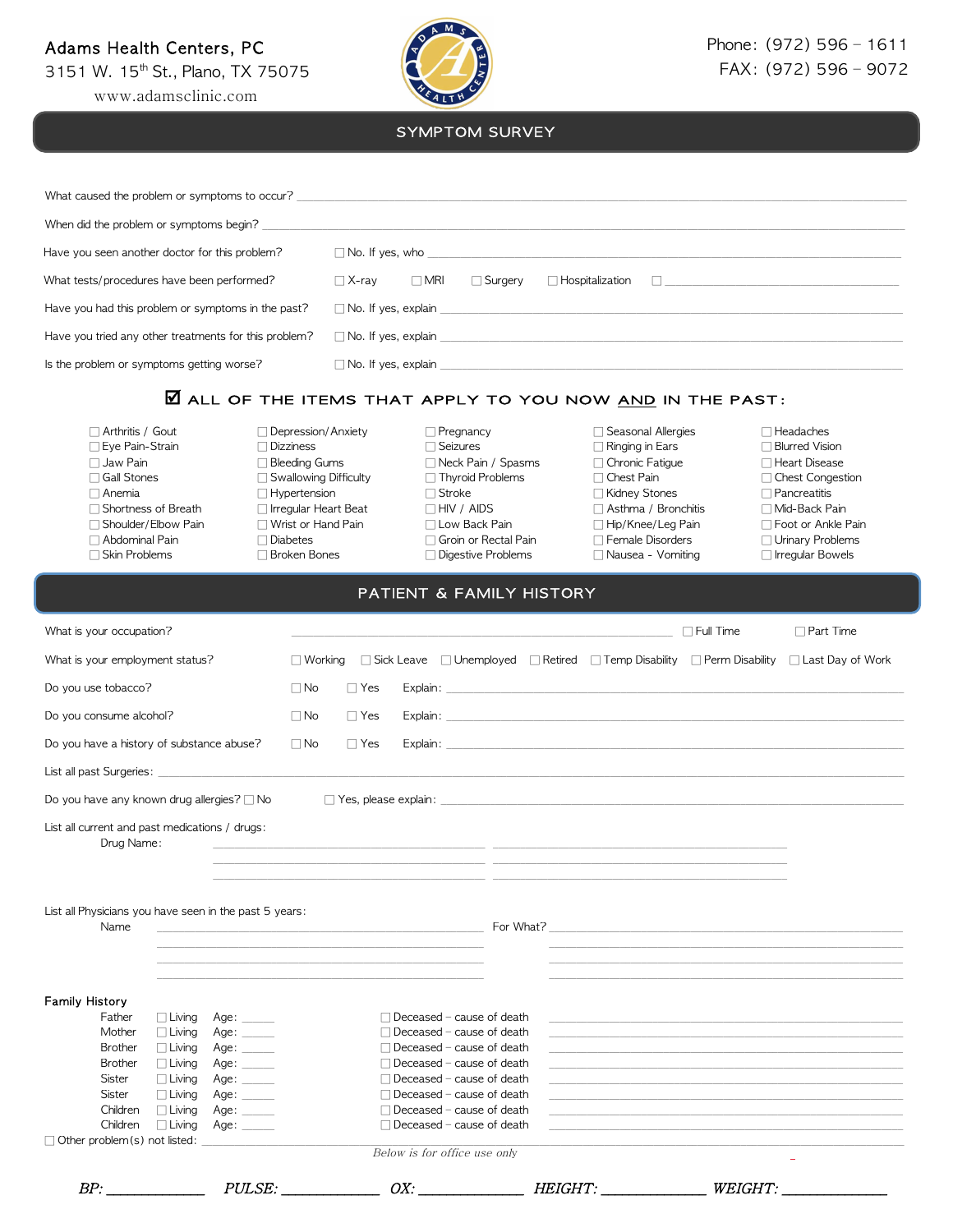## Adams Health Centers, PC

3151 W. 15<sup>th</sup> St., Plano, TX 75075 www.adamsclinic.com



### PAIN DRAWING

Circle location(s) of your symptoms on body drawing. Outline using the symbols for the type of sensation.



What if anything gives your relief?

#### ~IF YOUR PROBLEM OR SYMPTOMS ARE DUE TO AN ACCIDENT OR INJURY PLEASE COMPLETE BELOW~

| <b>NOT APPICABLE</b><br>□ AUTO ACCIDENT | Date and the state of the state of the state of the state of the state of the state of the state of the state of the state of the state of the state of the state of the state of the state of the state of the state of the s | $Time$ (am) $(pm)$                                                                                                                                                                                                                                                           |                                           | Location <b>Executive Contract Contract Contract Contract Contract Contract Contract Contract Contract Contract Contract Contract Contract Contract Contract Contract Contract Contract Contract Contract Contract Contract Cont</b> |        |
|-----------------------------------------|--------------------------------------------------------------------------------------------------------------------------------------------------------------------------------------------------------------------------------|------------------------------------------------------------------------------------------------------------------------------------------------------------------------------------------------------------------------------------------------------------------------------|-------------------------------------------|--------------------------------------------------------------------------------------------------------------------------------------------------------------------------------------------------------------------------------------|--------|
| Were You:                               | $\Box$ Driver<br>$\Box$ Unconscious<br>$\Box$ Wearing a seat belt<br>$\Box$ Transported by ambulance                                                                                                                           | □ Passenger<br>$\Box$ Treated in E.R.<br>$\Box$ Yes<br>$\Box$ No<br>$\Box$ No<br>$\Box$ Yes                                                                                                                                                                                  |                                           |                                                                                                                                                                                                                                      |        |
| Vehicle Damage:                         | $\Box$ Minimal - Moderate<br>Was the vehicle towed away? $\Box$ Yes $\Box$ No                                                                                                                                                  | $\Box$ Severe - Totaled                                                                                                                                                                                                                                                      |                                           |                                                                                                                                                                                                                                      |        |
| Police Report:<br>Activities:           | $\Box$ None<br>$\Box$ No Restrictions<br>$\Box$ I felt fine before the accident                                                                                                                                                | □ Yes with Police Department ■ The Contract Department ■ The Contract Department ■ The Contract Department Department Department Department Department Department Department Department Department Department Department Depa<br>□ Missed <u>come</u> days of work or school |                                           |                                                                                                                                                                                                                                      |        |
| □ NOT APPLICABLE<br>$\Box$ WORK RELATED | Date and the state of the state of the state of the state of the state of the state of the state of the state of the state of the state of the state of the state of the state of the state of the state of the state of the s | $Time$ (am) $(pm)$                                                                                                                                                                                                                                                           |                                           |                                                                                                                                                                                                                                      |        |
| or Other Injury                         | Describe the injury and how it happened:                                                                                                                                                                                       |                                                                                                                                                                                                                                                                              |                                           |                                                                                                                                                                                                                                      |        |
|                                         |                                                                                                                                                                                                                                |                                                                                                                                                                                                                                                                              |                                           |                                                                                                                                                                                                                                      |        |
|                                         |                                                                                                                                                                                                                                |                                                                                                                                                                                                                                                                              |                                           |                                                                                                                                                                                                                                      |        |
|                                         |                                                                                                                                                                                                                                |                                                                                                                                                                                                                                                                              |                                           |                                                                                                                                                                                                                                      |        |
|                                         |                                                                                                                                                                                                                                |                                                                                                                                                                                                                                                                              |                                           |                                                                                                                                                                                                                                      |        |
|                                         |                                                                                                                                                                                                                                |                                                                                                                                                                                                                                                                              |                                           |                                                                                                                                                                                                                                      |        |
|                                         | Accident Reported to ______________                                                                                                                                                                                            |                                                                                                                                                                                                                                                                              |                                           | on and the contract of the contract of the contract of the contract of the contract of the contract of the contract of the contract of the contract of the contract of the contract of the contract of the contract of the con       | (date) |
|                                         | $\Box$ No restrictions<br>$\Box$ I felt fine before the injury                                                                                                                                                                 |                                                                                                                                                                                                                                                                              | □ Missed _________ days of work or school |                                                                                                                                                                                                                                      |        |

--Please proceed to page 4--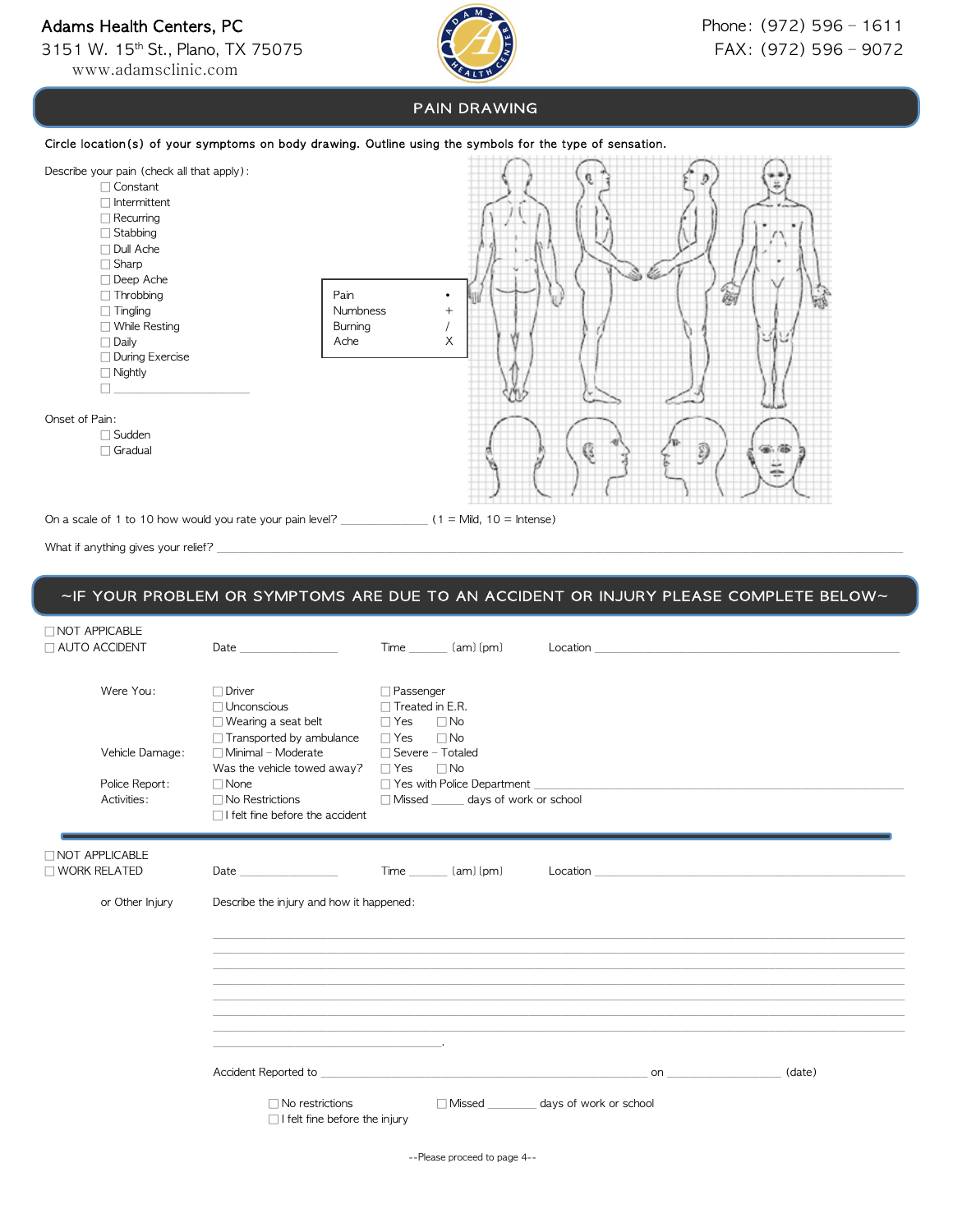3151 W. 15<sup>th</sup> St., Plano, TX 75075



#### HEALTH CARE PRIVACY NOTICE ~ INFORMED CONSENT ~ ASSIGNMENT OF BENEFITS ~ AUTHORIZATION & LIEN

This office is committed to providing patients with quality health care services delivered with dignity and concern. Fulfilling this commitment requires the efforts of the doctors, therapists, staff and patients working together as a team to obtain the maximum results. Patient's satisfaction is a vital interest to our staff.

This Facility is required by law to abide by the terms of this Health Care Privacy Notice as well as other applicable federal and state laws governing privacy practices in health care. Our Facility may change and/or modify the terms of the Notice at anytime without additional notice to your except to publicly post in our Facility and/or make available to patients any updated notices. Photocopy of the Notice is available to you upon request. The term Facility refers to this office or clinic. The term Provider refers to doctors and/or licensed professionals of this Facility.

Our Facility & staff are committed to maintaining the privacy of your protected health information (PHI). PHI is information about you, including demographic information that may identify you and that may be related to your present, future and past physical/mental health or condition and the care and treatment you receive form our practice. This Notice describes how medical information about you may be used and disclosed and how you can obtain access to this information. Please read this Notice, and direct questions, misunderstandings or concerns to the Compliance Officer of this Facility.

Our Facility may use and disclose your PHI for health care delivery purposes. Your PHI may be used and/or disclosed without your written authorization by the doctors and staff of this Facility for the purposes of your care and treatment; paying your health care bills; and to support the operations of this practice. Your doctor and the staff will take all reasonable measures to maintain the confidentiality of your PHI.

The Privacy Rule allows you the right to review and receive copies of your health care records as it relates to your health care. The request must be in writing, allowing your provider 30 days to respond. Your provider may deny your request if it will cause harm to you or to another person. Your provider may charge a copy fee, which will be in compliance with State law. Your provider will comply with any reasonable request to have confidential communication by alternative means or at an alternative location if not doing so endangers you.

You may request to have an amendment placed in your record if you disagree with anything in your record. This does not mean that anything will be removed or changed and the provider has the right to respond with a rebuttal statement if he/she feels it is necessary. You may revoke authorization, in writing, at any time, except in the event that the provider has acted as indicated in the doctor's Authorization Notice.

You have the right to file a written complaint with our Compliance Officer if you believe that any of your privacy rights have been violated. You can obtain a complaint form from the Compliance Office and/or the Office of the Civil Rights. All complaints must be filed within 180 days of when you knew or should have known that the violation occurred. The Privacy Law prohibits our Facility from taking any retaliatory actions against anyone who files a complaint. A more detailed, updated and comprehensive Health Care Privacy Notice is available for your review in this Facility.

I understand that this Facility, its Doctors and staff are accepting my case based on examination findings and believe the outlined treatment should produce change and/or improvement. However as with any diagnostic test, procedure, examination or doctors care a guarantee of improvement or complete recovery cannot be made and it is even possible that no change will occur. I further understand that in the practice of medicine, chiropractic, psychological counseling, massage therapy  $\&$  physical therapy there are some risks including but not limited to fractures, disk

injuries, strokes, dislocations, sprains-strains, drug interactions and reactions and/or other injuries or side effects which cannot be pre-determined.

I do not expect the doctors/provider to be able to anticipate and explain all risks and/or complications, an I wish to rely on the doctor/provider to exercise judgment during the course of the procedure(s) which the doctor/provider feels at the time is in my best interest.

In addition, because psycho-social, spiritual, and cultural values affect a patient's response to care, patients are allowed to express and follow spiritual beliefs and cultural practices that do not harm others or interfere with the planned course of treatment.

Patients have the right to refuse treatment, but must be aware of the probable consequences of refusing treatment and/or failing to cooperate with the prescribed treatment. Should you refuse and/or fail to comply with prescribed treatment your provider will discuss specific consequences with you.

Therefore, I give my full consent to the doctor/provider to render treatment on me, or the minor for whom I am legally responsible by a health care provider of this Facility.

I, the assignee, being the patient or legal guardian for said minor listed below, do hereby irrevocably authorize, direct, assign and give a full lien to the office named above and listed below, hereinafter referred to as the "Facility" against any and all insurance benefits, proceeds of any settlement, judgment or verdict which may be paid to the undersigned as a result of the injuries or illness for which I have been treated by the Facility.

I, the assignee, further authorizes any and all insurance company, attorney and any & all third party payer to pay directly to the Facility all sums of money due them for any & all services rendered to me or minor by whom I am responsible for by reason of accident, illness and by any & all reason of any other bills that are due or may become due, and to withhold such sums from any health & accident, workers compensation and/or including all insurance or third party benefits.

Assignee agrees that this Facility and staff may deliver medical records, consultants, depositions and/or court appearances which must be paid in full in advance and authorizes this Facility to release any information pertinent to said health care to any insurance company, adjuster, attorney or legal service bureau to facilitate collections under the terms of this document. Assignee grants the Facility a full power of attorney to endorse and/or sign my name on any & all checks for payment of any indebtedness.

#### INSURANCE BENEFITS – CREDIT POLICIES – PAYMENT TERMS & CONDITIONS

As a courtesy, the Facility will obtain a verification of applicable insurance benefits as they are quoted to us but some third party payers misquote benefits, coverage and liability. Our Facility & staff are not responsible for what a third party payer and/or representative may tell us. Any contractual, written, verbal or other obligations or arrangements between you and an attorney, insurance company, liable or third party payer are between you and said person.

- 1. Our Facility will file initial insurance claims for you. Secondary claim submission and/or additional reports or documents sent for your benefit may result in an additional filing or medical report charges, which you are responsible to pay.
	- 2. Co-Pays, deductible and all non-covered service charges are due the day the service is rendered.

\_\_\_\_\_\_\_\_\_\_\_\_\_\_\_\_\_\_\_\_\_\_\_\_\_\_\_\_\_\_\_\_\_\_\_\_\_\_\_\_\_\_\_\_\_\_\_\_\_\_\_\_\_\_\_\_\_\_\_\_\_\_\_\_\_\_\_\_\_\_\_\_\_\_\_\_\_\_\_\_\_\_\_\_\_\_\_\_\_\_\_\_\_\_\_\_\_\_\_\_\_\_\_\_\_\_\_\_\_

- 3. Patients are responsible for charges on all services(s) and/or product(s) which may exceed the maximum allowable and/or when a third party and/or insurance carrier does not reimburse this Facility enough to meet our cost of service.
- 4. All account balances, including automobile and work injury claims must be paid in full within 90 days of treatment. Patients are fully responsible for all money owed this office and such payment is not contingent on any settlement, claim, judgment, or verdict by which they may eventually recover said fee and it is also regardless of any attorney liens or pending settlement(s). If a third party payer fails to pay said balance in full within the 90-day period, the patient must pay the balance in full. Assignee is fully responsible for all money owed this Facility for any and all treatment, products & services rendered to the patient or minor shown below.
- 5. A non-discriminatory "Time of Service Discount" is offered to anyone who pays for services the day they are rendered. The "TOS" is only offered on the day the service is rendered. This discount does not apply to physical therapy equipment rentals or purchases, vitamins, supplements, ointments, and weight loss programs.
- 6. A service charge is computed by a 'periodic rate' of 1½ % per month 18% per annum and is added to all balances owed 60+ days. Any balance past due 90 days or more may be submitted to an attorney and/or agency for legal collection for which the undersigned agrees to be 100% responsible for all monthly service charges, interest, costs related to but not limited to all collection related expenses, attorney fees, court and filing fee's. Returned checks, debit and credit charges made payable to this Facility for insufficient funds, stop payments or other reasons of non-payment will be assessed a \$25.00 charge.
- 7. Patients are eligible for a maximum \$250 personal credit limit when approved. For your convenience we accept most major credit & debit cards, personal checks, and cash.

#### PATIENT CONSENT & SIGNATURE

By my signature below I acknowledge that I have read or have had read to me and have received a photocopy upon my request of this document including the Health Care Privacy Notice, Facility terms & conditions, credit policies and Informed Consent and fully understand and have had all of my questions answered to my satisfaction. A photocopy of this document shall be considered as effective and valid as an original.

Print Name of Patient

✗

Signature (if minor, parent or legal guardian must sign) Date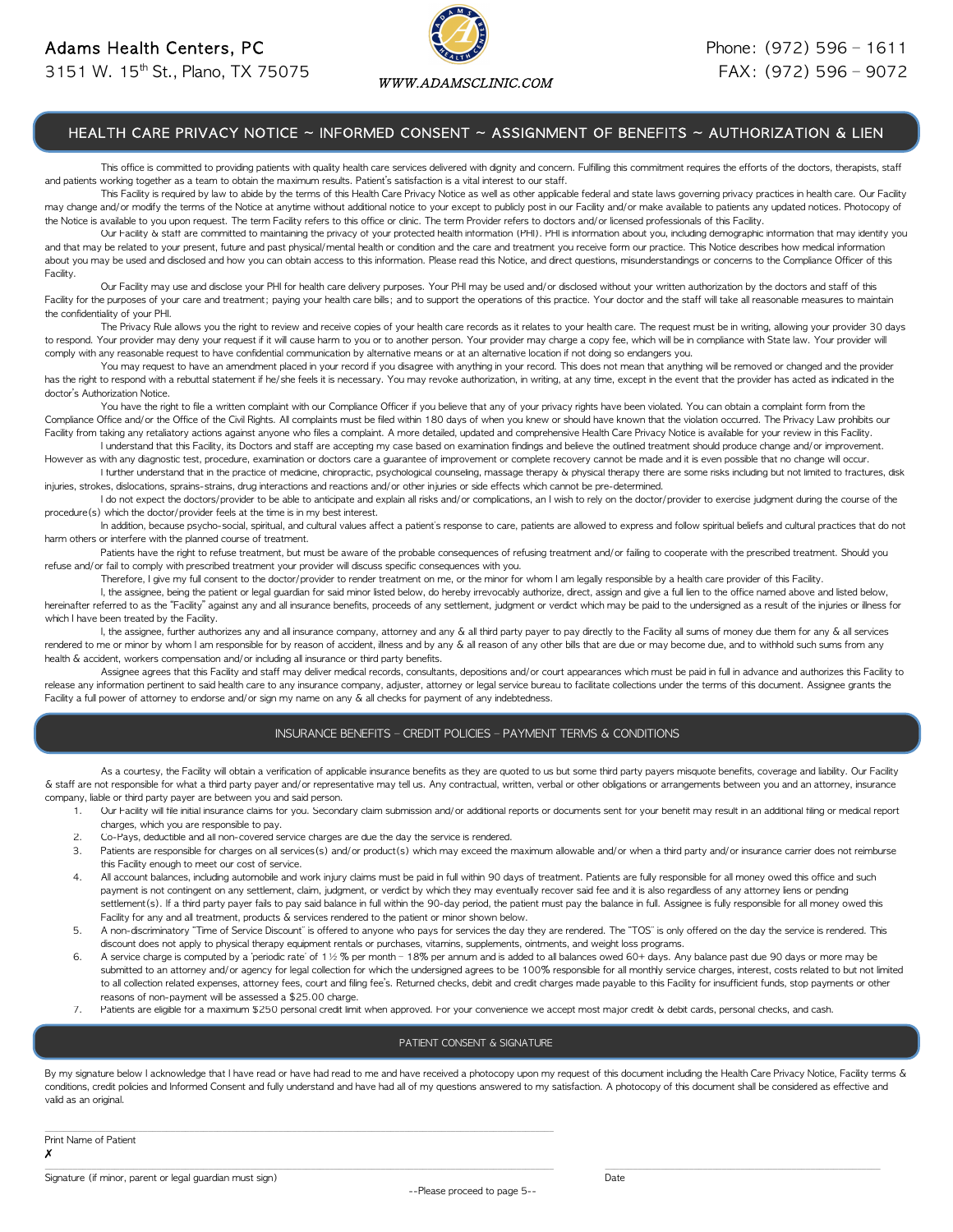### Adams Health Centers, PC





www.adamsclinic.com

## PATIENT'S PRIVACY AGREEMENT AUTHORIZATION FOR USE AND DISCLOSURE

| נ בר<br>$\overline{\phantom{a}}$ | Jale |
|----------------------------------|------|
|                                  |      |

I, \_\_\_\_\_\_\_\_\_\_\_\_\_\_\_\_\_\_\_\_\_\_\_\_\_\_\_\_\_\_\_\_\_\_\_\_\_\_\_\_\_\_\_\_\_\_\_\_\_\_\_\_\_\_\_\_\_\_\_\_\_\_\_\_\_\_\_\_\_\_\_\_\_, authorize Adams Health Center to use and/or disclose my protected

health information (PHI) to family members and/or friends listed below:

□ Please DO NOT disclose my personal information to anyone at this time!

| Family member/friend 1: |                                |                                                                                                      |
|-------------------------|--------------------------------|------------------------------------------------------------------------------------------------------|
|                         |                                | Relationship: Note: Note: Note: Note: Note: Note: Note: Note: Note: Note: Note: Note: Note: Note: No |
|                         |                                |                                                                                                      |
|                         |                                |                                                                                                      |
| Phone Number: $($       |                                |                                                                                                      |
|                         |                                |                                                                                                      |
| Family member/friend 2: |                                |                                                                                                      |
|                         |                                | Relationship: Note: Note: Note: Note: Note: Note: Note: Note: Note: Note: Note: Note: Note: Note: No |
|                         |                                |                                                                                                      |
|                         |                                |                                                                                                      |
|                         | State: _______________________ |                                                                                                      |

I was advised of the purpose for which my protected health information (PHI) will be used, and authorize the release of medical and billing information to the above-mentioned individual(s).

I understand that I may refuse to sign this authorization, and I will not be denied treatment because of my refusal. The clinic may disclose and use my PHI for all health care delivery purposes (i.e., treatment, payment, and health care operations).

\_\_\_\_\_\_\_\_\_\_\_\_\_\_\_\_\_\_\_\_\_\_\_\_\_\_\_\_\_\_\_\_\_\_\_\_\_\_\_\_\_\_\_\_\_\_\_\_\_\_\_\_\_\_\_\_\_\_ \_\_\_\_\_\_\_\_\_\_\_\_\_\_\_\_\_\_\_\_\_\_\_\_\_\_\_\_\_\_\_\_\_\_\_\_\_\_\_\_\_\_\_\_\_\_\_\_\_\_\_\_\_\_\_\_\_\_\_\_\_\_\_\_\_

\_\_\_\_\_\_\_\_\_\_\_\_\_\_\_\_\_\_\_\_\_\_\_\_\_\_\_\_\_\_\_\_\_\_\_\_\_\_\_\_\_\_\_\_\_\_\_\_\_\_\_\_\_\_\_\_\_\_ \_\_\_\_\_\_\_\_\_\_\_\_\_\_\_\_\_\_\_\_\_\_\_\_\_\_\_\_\_\_\_\_\_\_\_\_\_\_\_\_\_\_\_\_\_\_\_\_\_\_\_\_\_\_\_\_\_\_\_\_\_\_\_\_\_

I have the right to revoke this agreement at any time by delivering written notice to the compliance officer.

I fully understand this authorization for use and disclosure of my protected health information, and I agree to this authorization.

Patient's Signature Date

Signature of Compliance Officer **Date** Date Date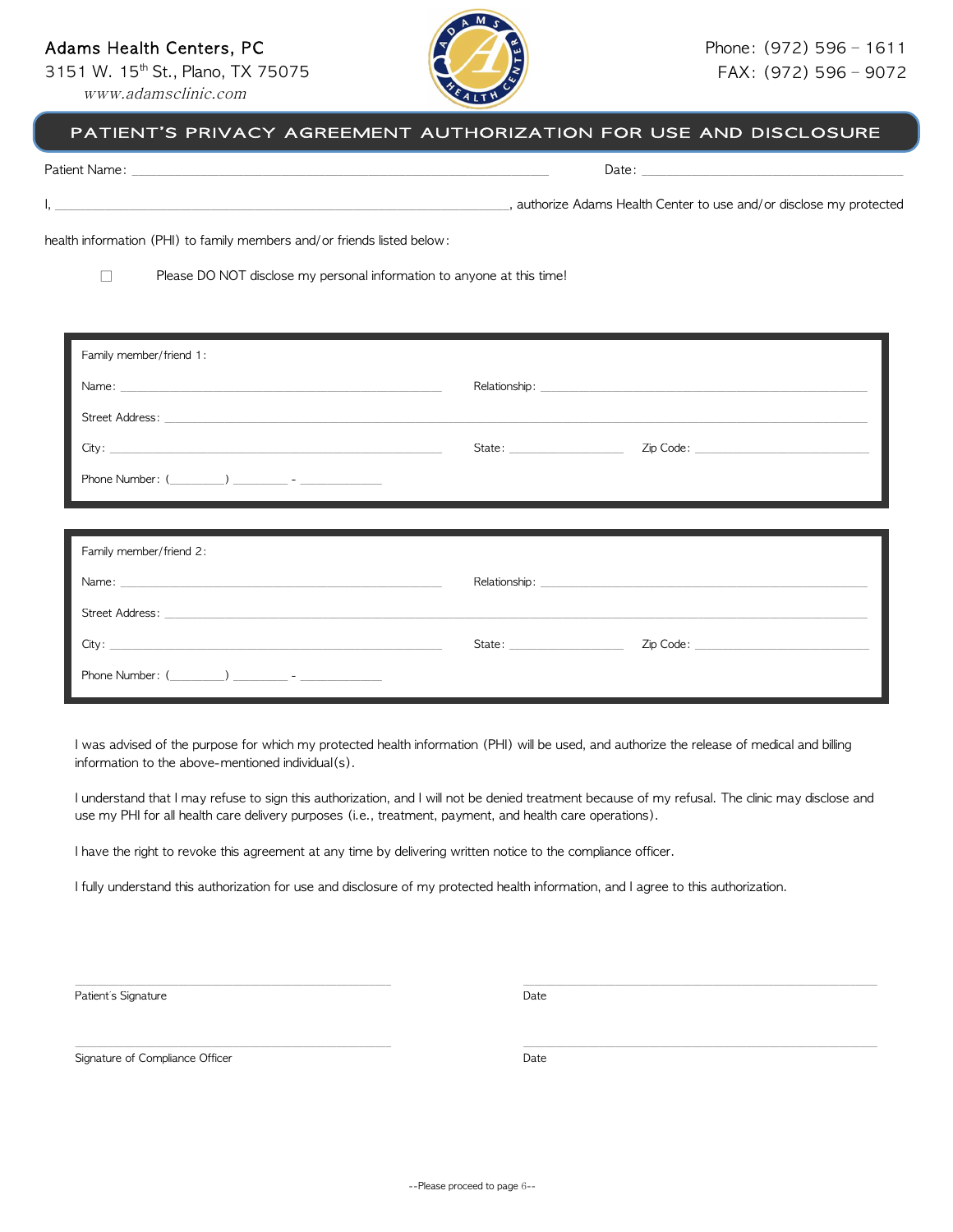

## *PATIENT FINANCIAL RESPONSIBILIY AGREEMENT*

Insurance is a way for you to receive repayment for fees you have paid to a physician for services rendered. Having insurance is not a substitute for payment. Even though insurance companies have a fixed allowance or percentage based on your policy with them, your policy is with your insurance company, not with this office. It is your responsibility to provide payment for the deductible, co-insurance, and any other balances not paid for by your insurance. We will assist you in receiving reimbursement in any way possible, but you are ultimately responsible for the payment of your bill.

### **Medicare Patients**

I request that payment of authorized Medicare benefits be made to me or on my behalf to Adams Chiro. Health Center, PC for any services furnished me by Homer C. Adams D.C.. I authorize that any holder of medical records about me to release to the Health Care Financing Administration and its agents any information necessary to determine benefits and process the insurance claim. This agreement will remain in effect until revoked by me in writing. A photocopy of this agreement is to be considered as valid as the original.

### **Non-Medicare Patients**

I authorize the release of all medical records needed to process this claim and that is pertinent to my medical care. I assign all medical and/or surgical benefits, including major medical benefits to which I am entitled, to Adams Chiro. Health Center, PC. This agreement will remain in effect until revoked by me in writing. A photocopy of this assignment is

to be considered as valid as the original.

### **I ASSUME FINANCIAL RESPONSIBILITY FOR ALL CHARGES. I HAVE READ THE ABOVE INFORMATION AND UNDERSTAND IT.**

(responsible party)

(witness)

(date)